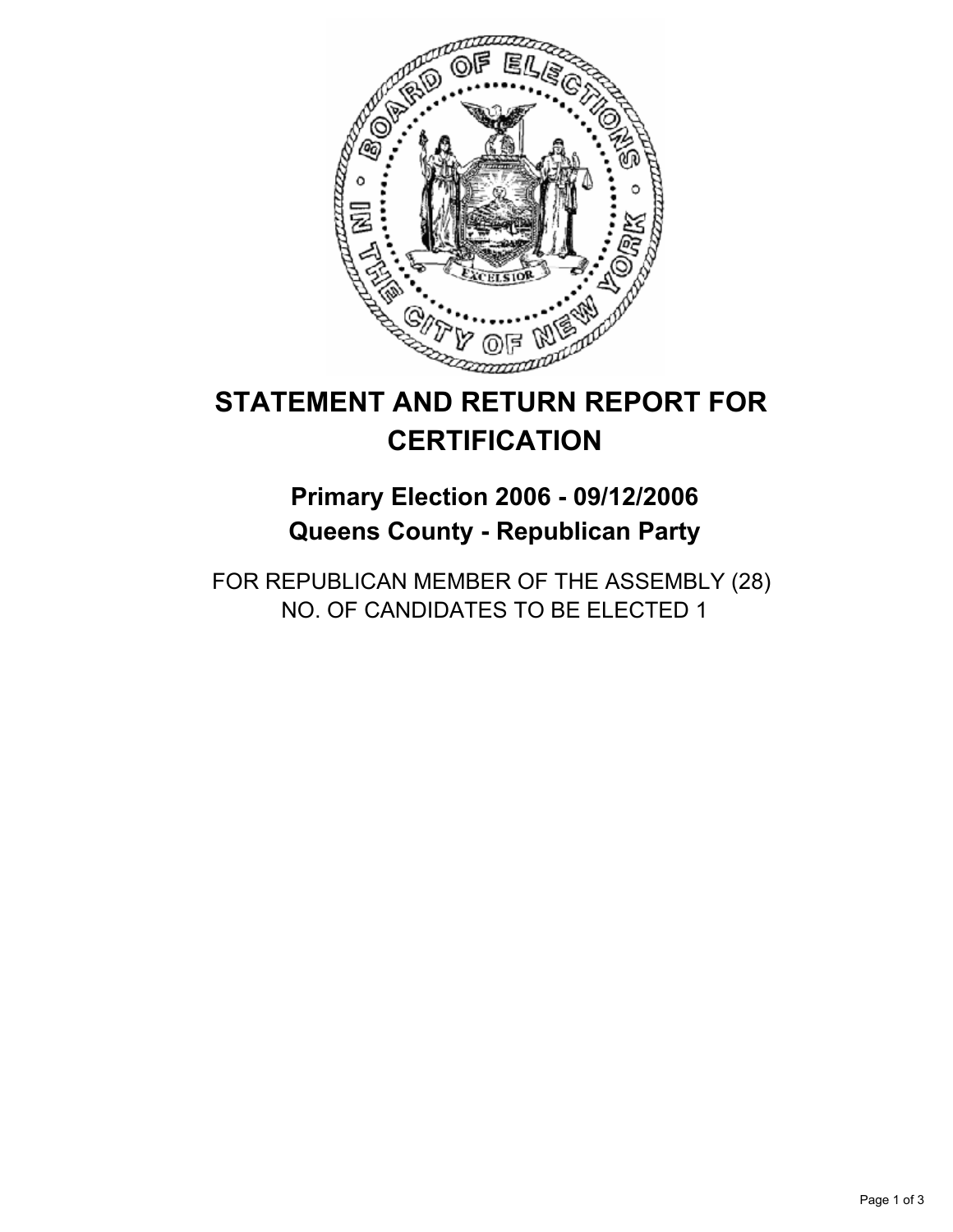#### **STATEMENT AND RETURN REPORT FOR CERTIFICATION Primary Election 2006 - 09/12/2006 Queens County Republican Party** FOR REPUBLICAN MEMBER OF THE ASSEMBLY (28) NO. OF CANDIDATES TO BE ELECTED 1



#### **ASSEMBLY DISTRICT 28**

| <b>TOTAL VOTES</b>      | 899 |
|-------------------------|-----|
| <b>WALTER E SCHMIDT</b> | 408 |
| <b>DOLORES MADDIS</b>   | 491 |
| AFFIDAVIT               | 4   |
| ABSENTEE/MILITARY       | 32  |
| <b>EMERGENCY</b>        | 2   |